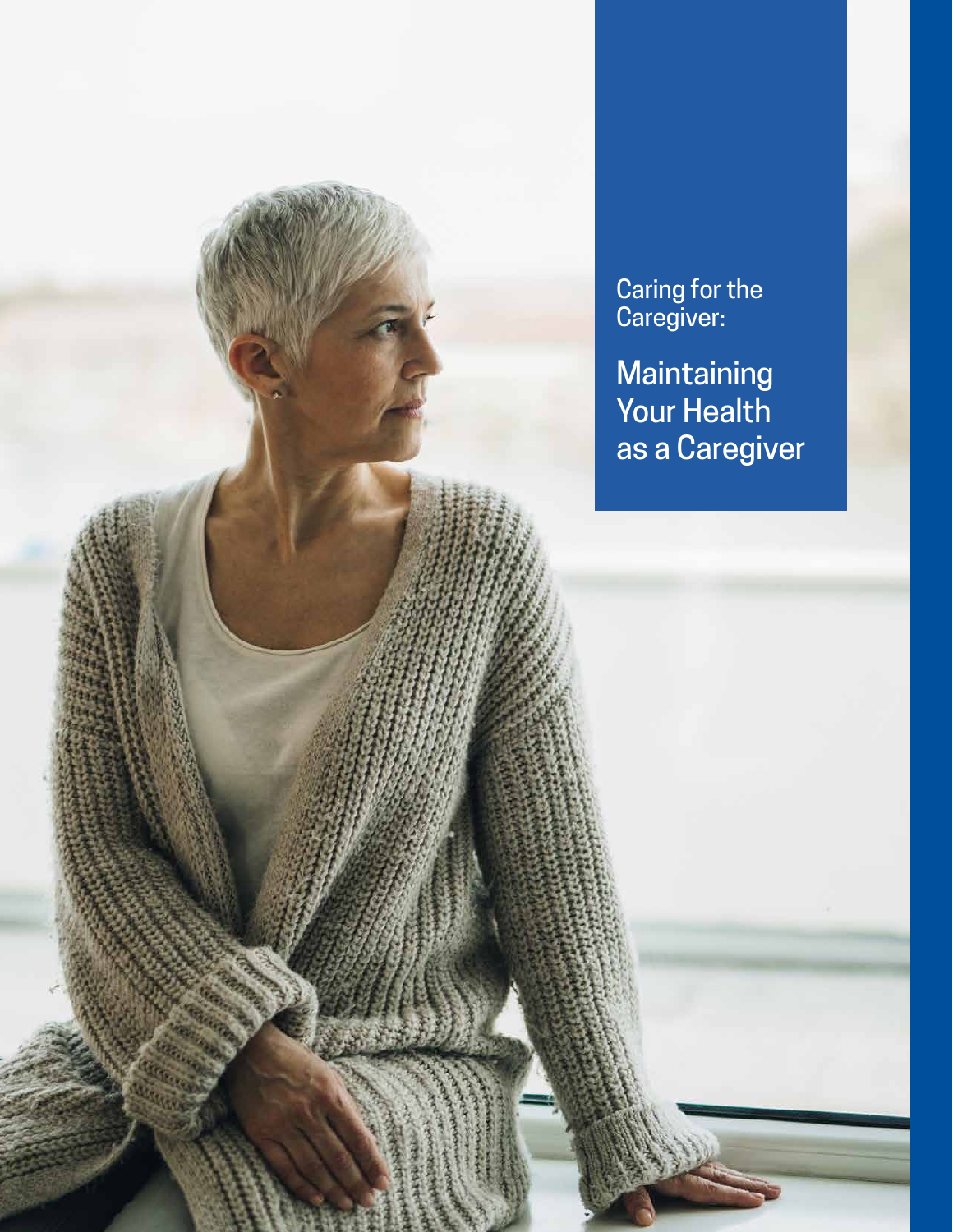#### **This guide will help you to:**

- Feel more comfortable in addressing your own needs, emotions, and feelings.
- Understand how taking care of your own physical health and emotional well-being can benefit both you and your loved one.
- Develop powerful strategies to help you along the caregiving journey.

You have<br>
one for he<br>
the others.<br>
—Aud You have two hands, one for helping yourself, the other for helping others.

—Audrey Hepburn

"<br>"<br>"<br>"

## Caring for a Loved One with Cancer is Often Rewarding.

Fulfilling the critically important role of caregiver to a spouse, family member or friend can lead to feelings of accomplishment and personal growth. It may contribute to finding greater meaning or a greater sense of purpose in daily life. Caregiving can even have a positive effect on relationships, in which caregivers find themselves growing closer to their loved ones and family.

At the same time, it can be easy for caregivers to forget about their own personal health needs. That may lead to feeling a low overall sense of well-being.

Caregivers have talked about feeling overwhelmed and experiencing feelings of frustration, sadness, worry, or even guilt. They may give up their exercise routines, postpone their own doctor visits, or even stop participating in a hobby or social group. Many times they may feel exhausted and have problems with memory, sleeping, and thinking clearly.

It's common for caregivers to face many of their own physical and emotional challenges. But the key thing to remember is, *you are not alone!*

## **You can help your loved one by taking care of yourself.**

Finding ways to maintain your own health and sense of well-being is critical to being a good caregiver. Because physical and emotional health are interconnected, it's important to pay attention to both. Taking time to address both your physical and emotional health will help you feel stronger and cope better as you care for your loved one.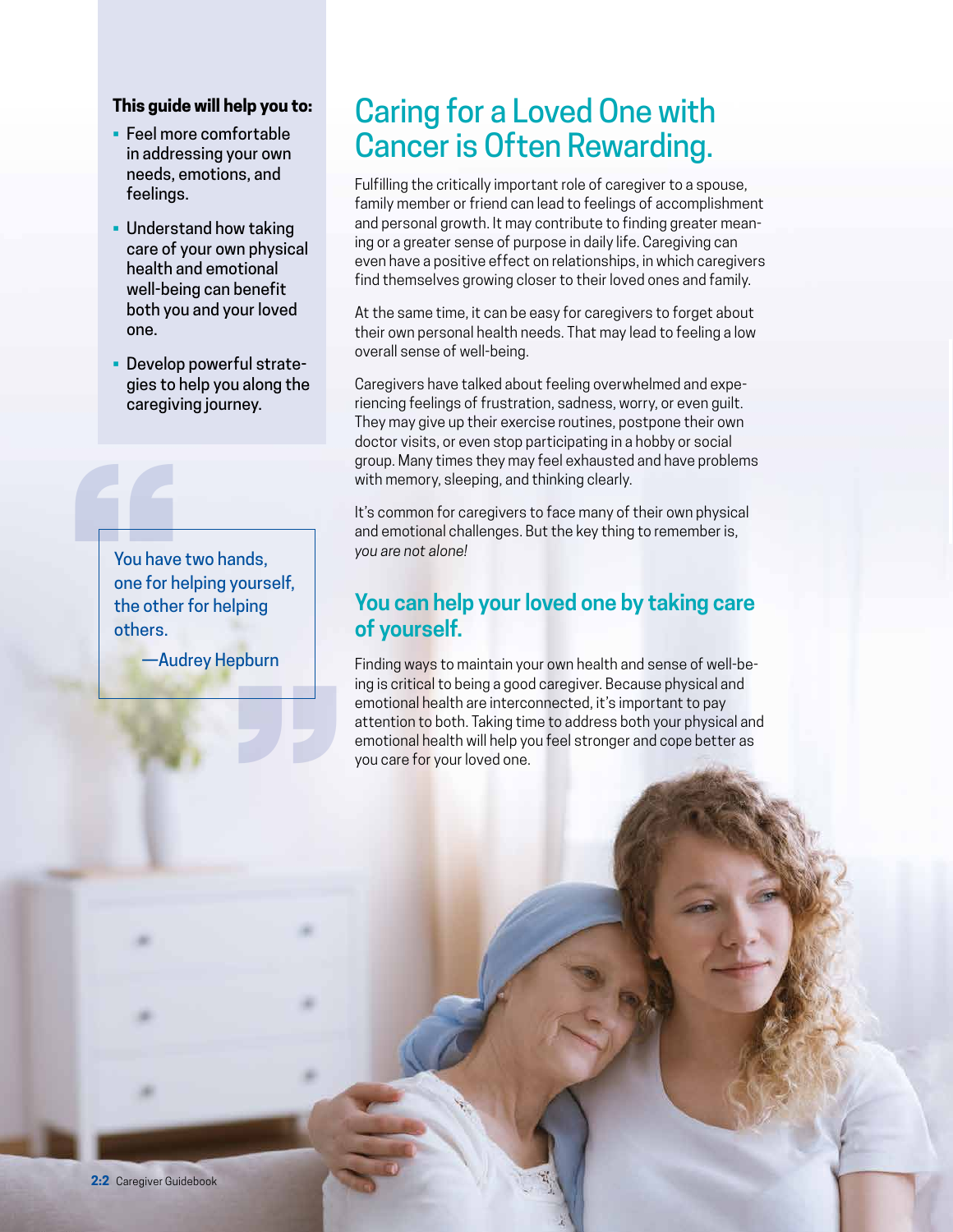## **How do Caregivers Describe Their Physical and Emotional Health?**

Caregiving at times may feel like a whirlwind of feelings, both positive and negative. It is very common for caregivers to feel many different emotions and also undergo changes to their physical health. These are common words caregivers use to describe their emotional and physical state.

## **What about you?**

Circle words that speak to you the most and write in anything else that describes how you're feeling.

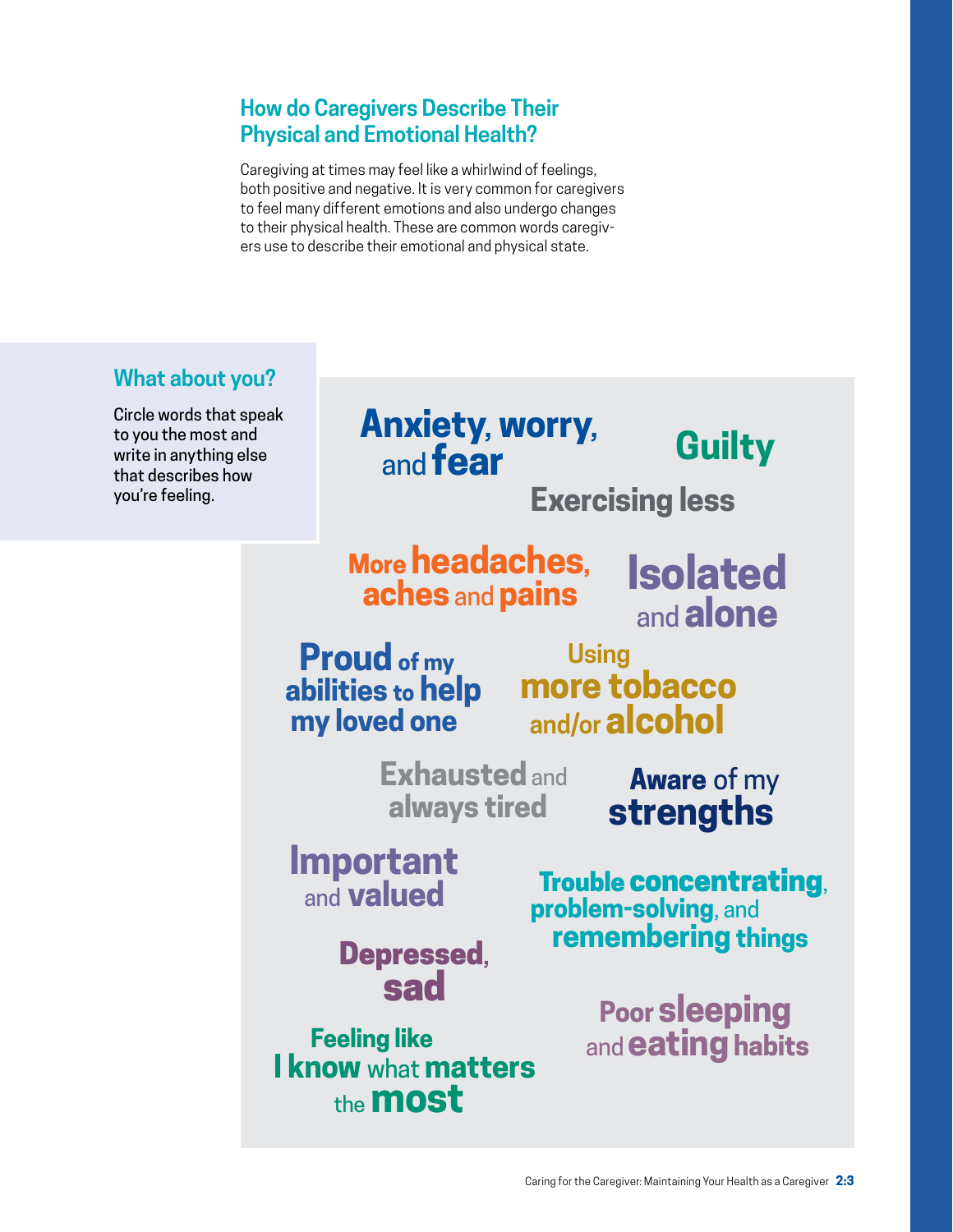

I think it v<br>reduce st<br>be involv<br>activities<br>exercisin I think it would help to reduce stress if I could be involved in physical activities, such as exercising at the gym.

**EC**<br>1

## **What Causes Physical and Emotional Health Problems for Caregivers?**

As a caregiver, you are faced with many challenges: supporting your loved one through the side effects of gynecological cancer and its treatment, worries about the future for your loved one and yourself, and taking on more responsibilities as your loved one adjusts to life with cancer. You may also be juggling work, family, or your own health problems. Here are some things you may find yourself dealing with:

#### **Stress, Anxiety, and Depression**

Cancer caregiving is often complicated and demanding. Finding the time and energy to manage your household as well as your loved one's appointments and treatments can be stressful and exhausting. This can lead to anxiety and depression for many caregivers.

#### **Your Loved One's Symptoms and Emotions**

It is hard to watch a loved one face the challenges of cancer. Her situation can also affect your physical and emotional well-being. Changes in your loved one's physical abilities and the need for you to provide direct, hands-on care can take its toll on you physically.

#### **Taking On New Roles**

As a caregiver, you may find yourself taking on new roles in your family and performing new tasks. Often, this is in addition to the jobs and activities you already do within your family. Many caregivers are responsible for making treatment and health decisions for their loved one.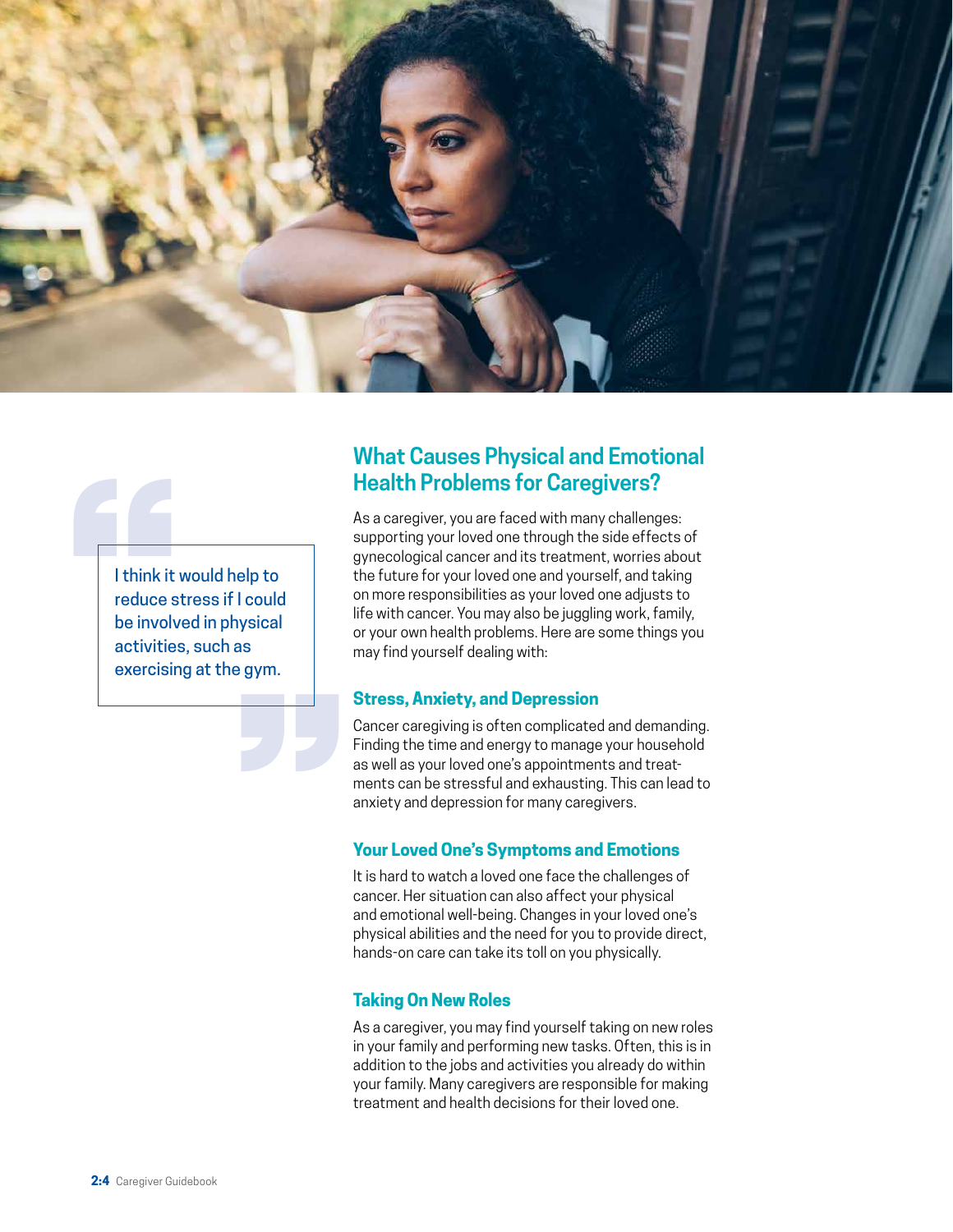#### **No Time for Yourself**

Caregivers often say that they don't have time for themselves. They may give up activities that offer social support and improved quality of life, such as hobbies and religious or social groups. It can seem difficult to find the time to join support groups or follow up on advice to help cope with feelings and your own needs.

#### **Not Getting Enough Physical Activity**

Balancing the demands of caregiving, work, and family, coupled with feelings of anxiety, fatigue, and depression, can all get in the way of exercise. Caregivers often say that they lack the time and energy to exercise.

While caregiving may be physically demanding, caregivers often find that they are actually less physically active than they were before their loved one's diagnosis.

#### **Changes in Diet and Sleep**

Diet and sleep are critical to health. Caregivers may feel they don't have the time and energy or the financial resources to prepare healthy meals.

They may have trouble falling asleep, wake too often, or wake too early. If your loved one is not sleeping well, it can be difficult for you to sleep. Feelings of stress, worry, and depression can impact sleep as well. In turn, problems with sleep can affect your memory function, resistance to infections, and overall well-being, making it harder to care for your loved one.

#### **Not Getting Regular Medical Care**

Caregivers often postpone their own medical and dental appointments. They set their own needs aside and are less likely to seek preventive care, fill their prescriptions, and see their doctor. It may feel like there isn't enough time or financial resources to follow up with their own health care needs.

#### **Financial Hardship**

Financial difficulties can negatively affect your health as a caregiver. Your loved one may be unable to work, or you may have to cut back at work, take extra time off, or quit a job. At the same time, insurance and medical coverage is often complicated and stressful to manage. The costs of co-payments, medicines, and hospital stays can lead to serious financial and emotional strain.

Ineed to<br>down-tim<br>to restor<br>mow the<br>in the gar<br>listen to a I need to find some down-time this weekend to restore myself a bit.... mow the lawn, work in the garden, watch/ listen to a Pirates game, so that I will have more energy to help me manage the things my wife is going through.

**EXP**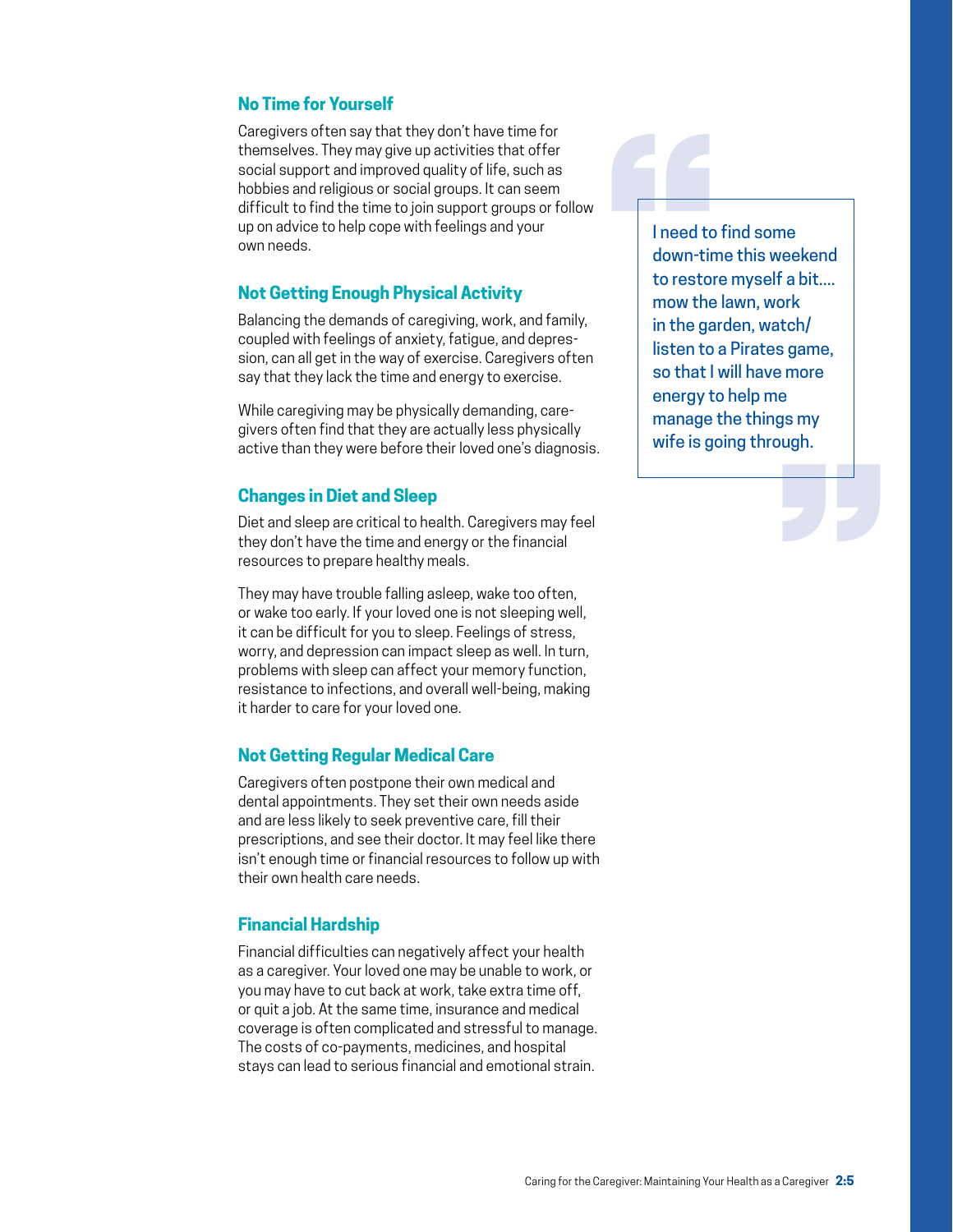# YOUR THOUGHTS

In what ways have you been affected physically and emotionally as a caregiver?

How do these problems affect you and your family on a daily basis?

What are some of the **biggest barriers** to managing these problems?

| 1)                           | <u> 1989 - John Harry Harry Harry Harry Harry Harry Harry Harry Harry Harry Harry Harry Harry Harry Harry Harry H</u> |
|------------------------------|-----------------------------------------------------------------------------------------------------------------------|
|                              | $\begin{tabular}{c} 2) \end{tabular}$                                                                                 |
|                              | $\left(3\right)$                                                                                                      |
| $\left( \frac{1}{2} \right)$ |                                                                                                                       |
| 5                            |                                                                                                                       |

Now, let's explore some strategies and ways to help you overcome these barriers.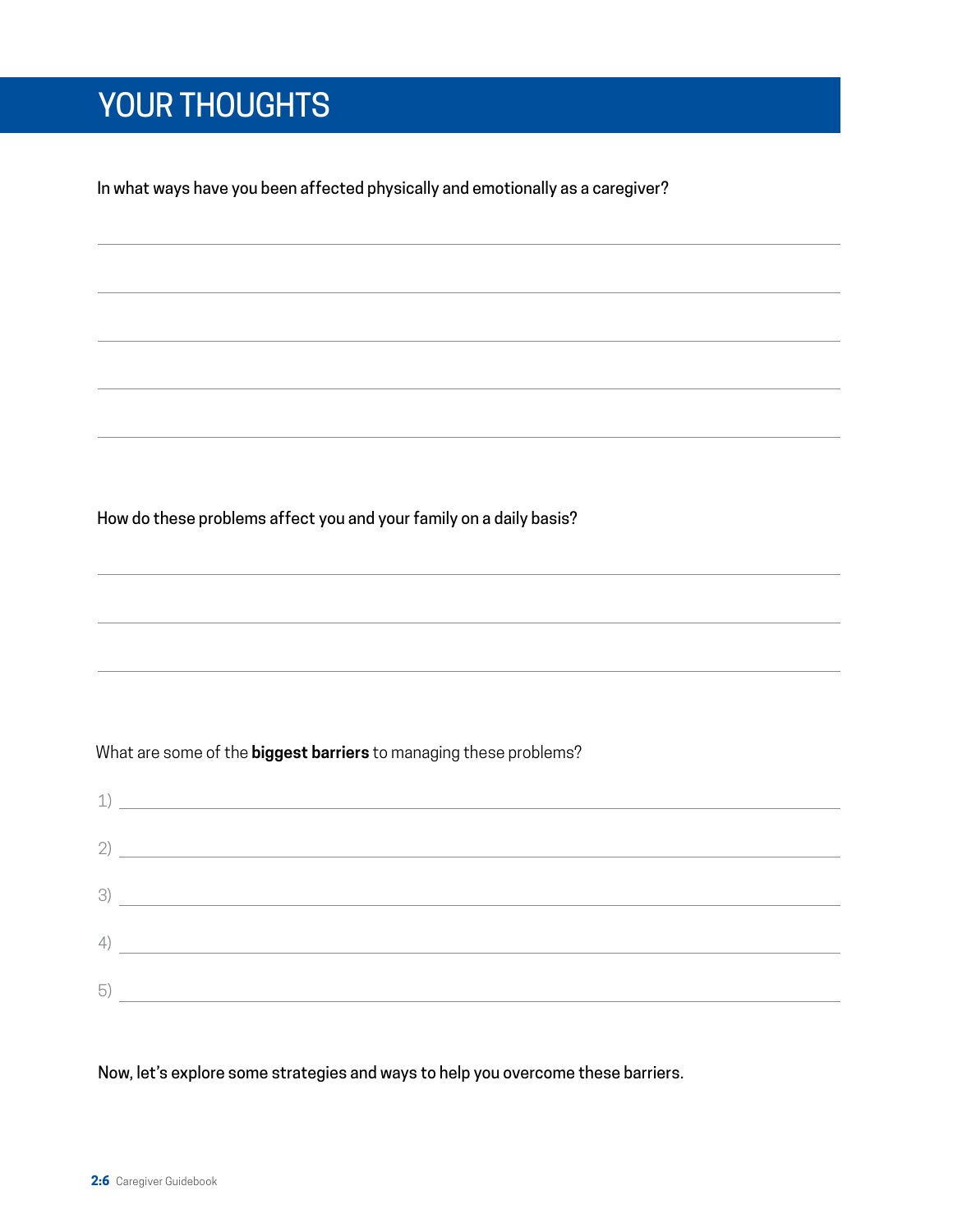## Managing Your Physical and Emotional Health

Caregiving is hard work, but there are many things you can do that will help you feel better and prevent more problems down the road.

Here you can explore different types of strategies to manage your health. Pick those that you think may work for you and help you overcome your biggest barriers.

Bear in mind, it's not selfish to focus on your health needs—in fact, it's an important part of the caregiver's job. How can you help your loved one if you become ill? Improving your emotional and physical health will give you the strength you need to be an effective caregiver!

#### **Check in with Yourself**

**Accept How You Feel.** Start by accepting that feelings like anger, guilt, and frustration are common feelings for caregivers. It's important to recognize your own fears and concerns.

**Take Stock of Your Situation.** Ask yourself these questions:

- Do I have the tools I need to provide the best care, like knowledge, time, finances, and other support?
- Am I able to juggle the demands of caregiving with my usually day-to-day activities?
- Am I taking care of myself physically and emotionally?
- Do I have someone to talk to about these things?

#### **Know the Signs and Symptoms of Depression**

**and Anxiety.** Every so often, ask yourself how you are feeling and coping. Watch for the signs of stress, anxiety, and depression. If you have these signs, call your HCP and ask for an appointment.

You can evaluate yourself for depression and anxiety. Visit: **www.mentalhealthamerica.net/ mental-health-screen**



#### **Helpful Tip:**

Sometimes it's helpful to ask yourself, *"If one of my friends was in my situation, what advice would I give?"*

 $\bigcirc$ 



#### **your HCP if you have any of these symptoms.**

Signs of anxiety and/or depression:

- Worry about the future and facing another day
- Feeling "blue"
- Exhaustion, sleeplessness
- Irritability
- Lack of concentration
- Hopeless or helpless feelings
- Loss of interest or pleasure in usual activities
- Changes in appetite or weight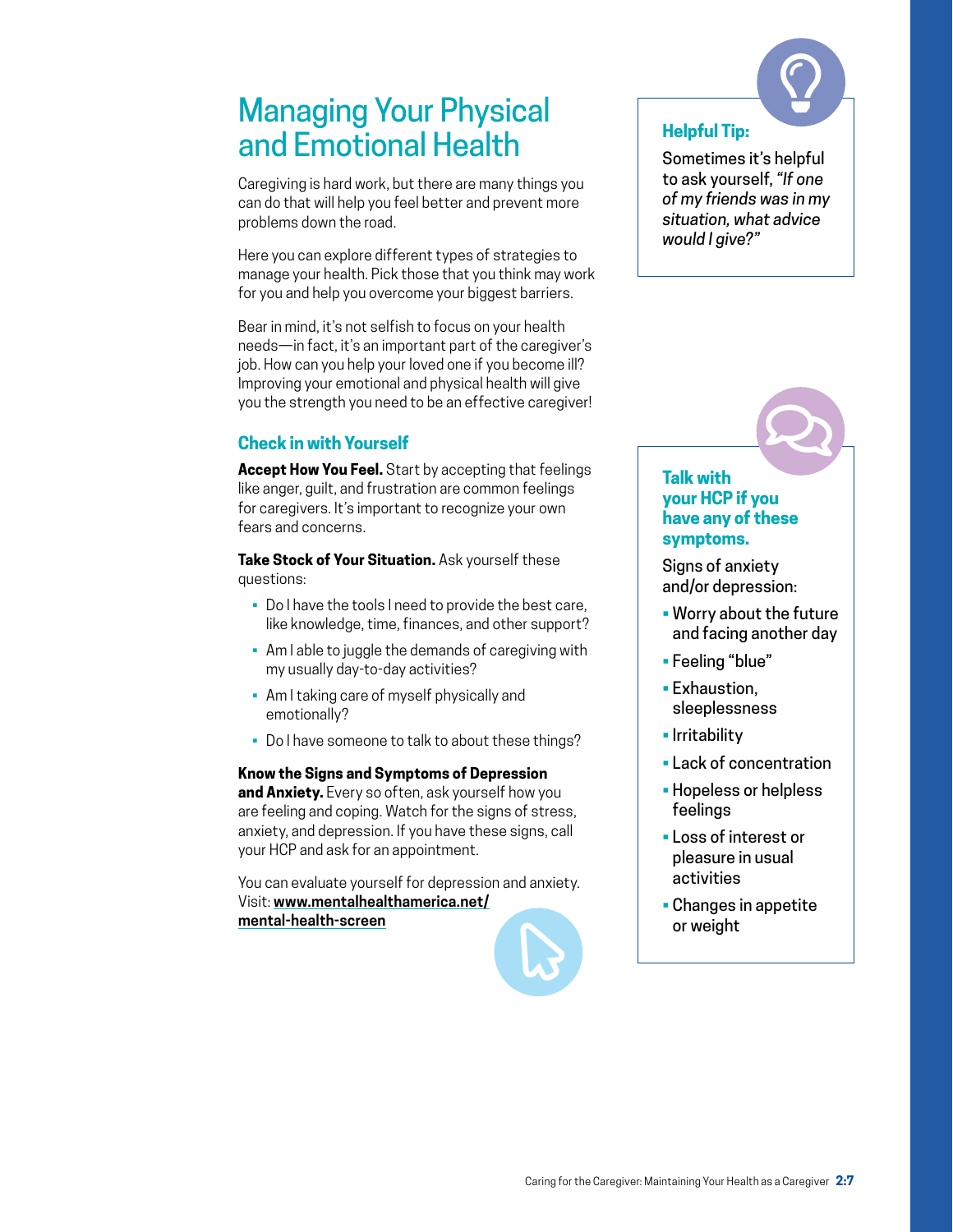



#### **Helpful Tip:**

Use websites and apps designed to help caregivers.

#### Visit:

**www.CaringBridge.org** to set up you own community and coordinate help and support from your friends and family.

## **Get Help from Others**

**Talk It Out.** Having people to talk with about personal feelings, problems, and concerns—and even just "venting"—is key. Talk with those you can trust a good friend, a pastor or spiritual leader, members of a support group, or a professional counselor or therapist.

Support groups for cancer caregivers (in-person or online) can be helpful. Talking with others who are going through a similar experience may help you feel less alone.

**Seek and Accept Help and Support.** *It's okay to ask for help!* Asking for help is a way to free up time, restore needed energy, and reduce your level of stress and worry.

If people offer to help, take them up on the offer. Don't be afraid to reach out to those around you. Build a community of support with family, friends, neighbors, co-workers, faith communities, or club members. Remember, there is strength in numbers! Your family and friends will want to be there to support you. Let them know what would be most helpful for you and your loved one.

**Spirituality.** Spirituality can provide comfort to many caregivers. For some, it may come with the practice of a religion or faith tradition. For others, it may be related to nature, art and music. Talking with a spiritual leader can help many caregivers deal with the stresses of disease and the demands of caregiving.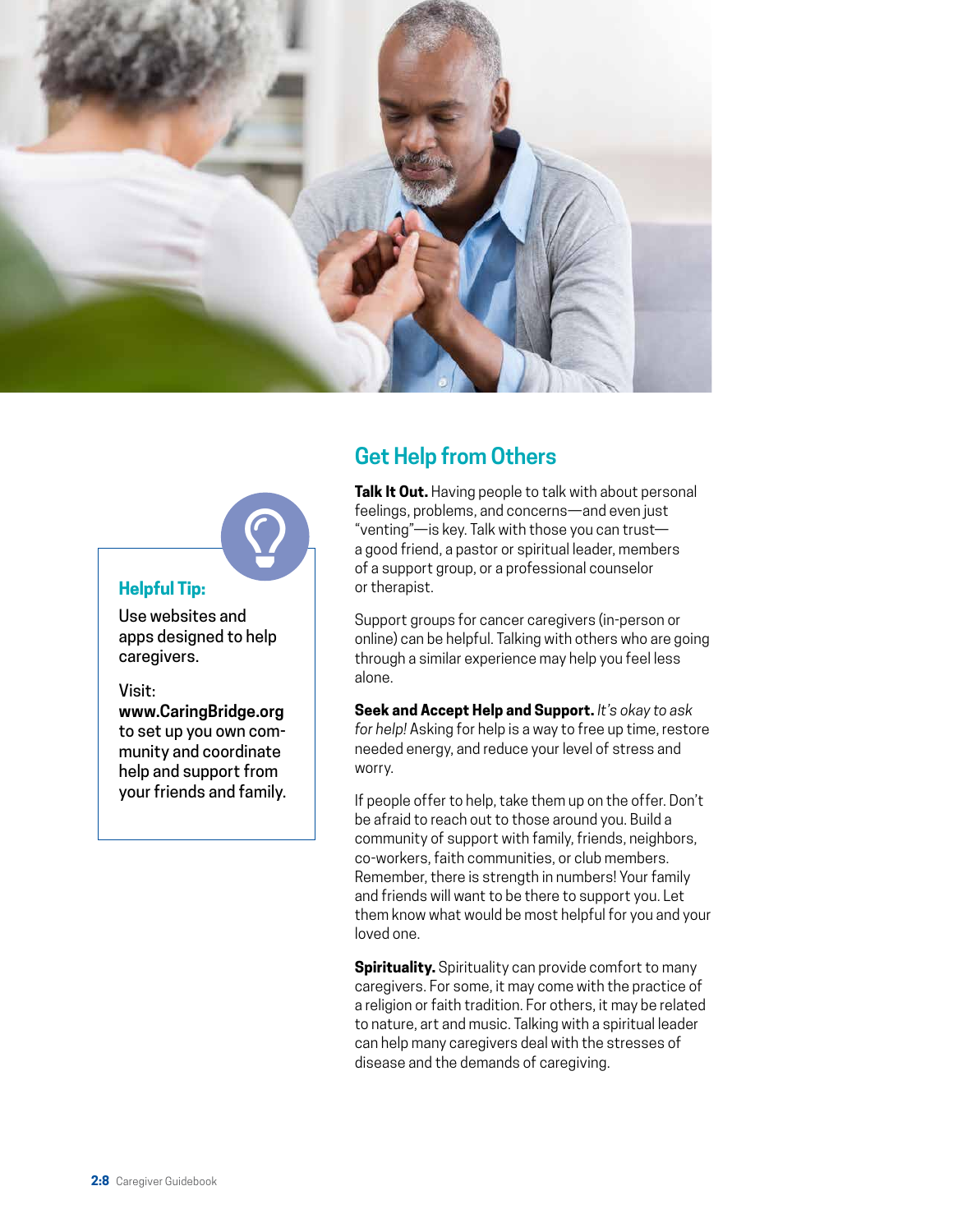## **Respite Care**

Many caregivers find it helps to have some time for themselves. This may require someone else taking over some of your responsibilities for a period of time. This is called *Respite Care*.

Respite care can be informal (friends or family) or formal (paid). It could be for an hour or two while you run errands or get some needed rest. Or, it could be for days at a time, when you leave town for some time off or attend a special event. Here are some tips for organizing respite care:

- **Schedule breaks** away from caregiving demands.
- **Take guilt-free time off**. Think about how this will restore your "caregiving batteries." Try to take some time every day to do something for yourself.
- **Look into respite programs**. Ask your gynecologic oncology team about respite services they would recommend.

## **Seek Professional Help**

If you are experiencing anxiety or depression that is interfering with your life, you should seek professional help. Consider talking with someone trained to provide counseling and other therapies for anxiety and depression. This might include a psychiatrist, a clinical psychologist, or a clinical social worker who can offer treatments,such as:

- Counseling and supportive expressive therapy
- Cognitive behavioral therapy (CBT)
- Medicine for anxiety and depression

Sometimes, it's possible to feel so overwhelmed that you have an impulse to hurt yourself or someone else. If you do not feel safe, the first thing to do is to notify your health care team or call 911. You will be supported to find immediate help. Or call the National Suicide Prevention Lifeline at 800-273-8255.

### **Manage Your Emotions**

There are numerous techniques to manage feeling stress, sadness, anger, frustration, and guilt. For most people it's useful to use more than one strategy at a time. There is no "one-size-fits-all" approach.

**Relaxation.** You may feel too busy to take time to relax. Here are some quick tips to help you unwind:

• Make a list of things that help you feel more relaxed and keep it handy. Try to find time daily to relax.

## **Definition:**

#### **Respite Care**

A temporary break for caregivers. A time to restore your "caregiving batteries."

 $\bm \Xi$ 

Learn more at **archrespite.org** (National Respite Network and Resource Center)

#### **Talk with your HCP or oncology team for a referral.**

 $\boldsymbol{\mathcal{Q}}$ 

They can also help you find resources, answer questions, and provide support. Ask about other referrals to people that can help you with:

- Financial services
- Spiritual care
- Chore services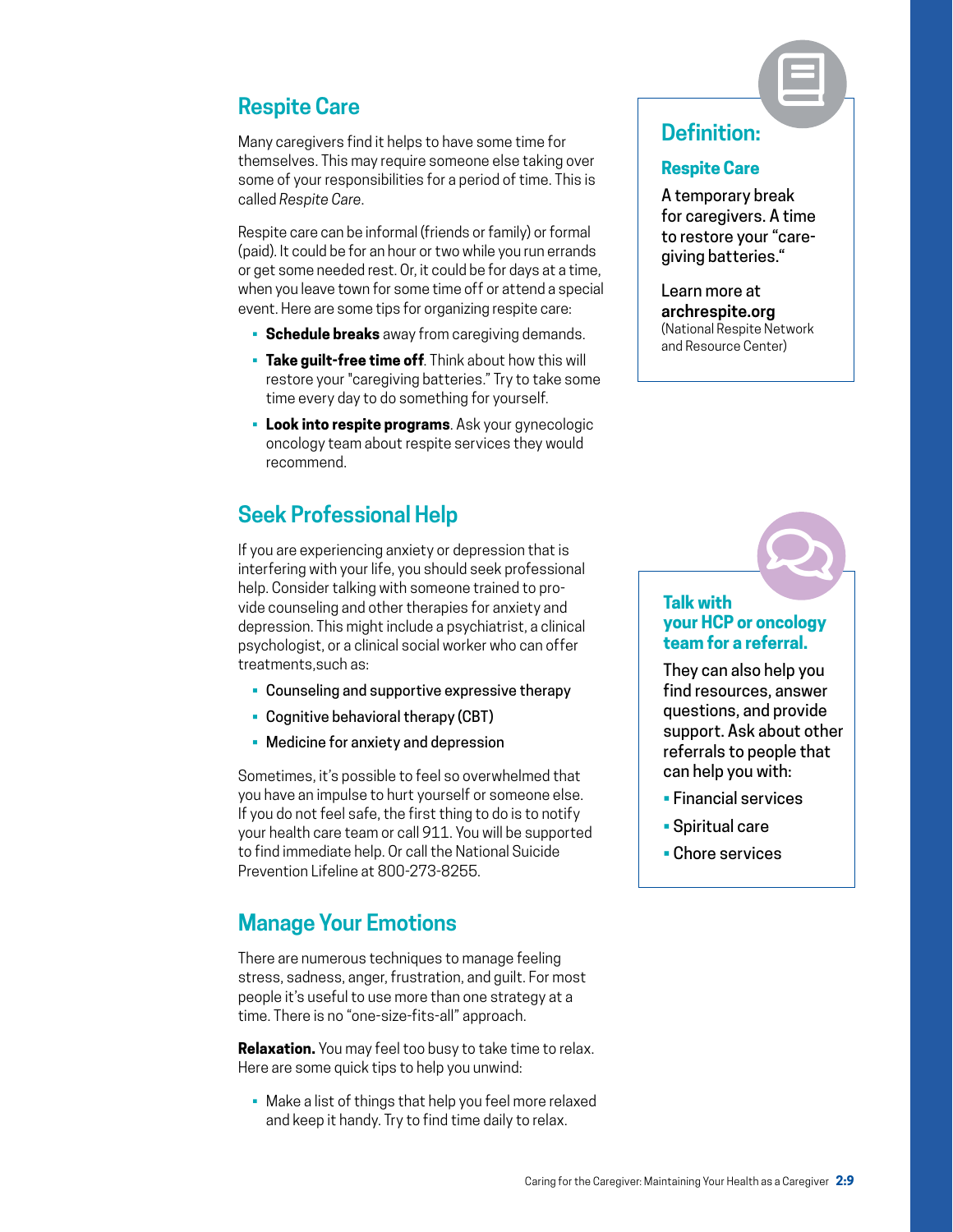### **Helpful Tip:**

**Make a "Worry List"**

Earlier in the day jot down your worries, then set the list aside. Before you go to bed, reassure yourself that your worries are written down and set aside. Tell yourself you have time to worry tomorrow.

I keep a n<br>TV and w<br>I write in<br>to add to<br>'positives<br>list now a I keep a notebook by the TV and when I sit down, I write in it....I continue to add to my list of 'positives'...I review the list now and then and think about what I listed.



- Try out different techniques: meditation, yoga,<br>progressive muscle relaxation, guided imagery.<br>• Take advantage of times when your loved one h<br>appointments or treatments. progressive muscle relaxation, guided imagery.
	- Take advantage of times when your loved one has appointments or treatments.

**Positive Thinking**. Finding positive ways to think about your experiences in caregiving can make it easier to cope with the hard work, worry, and fear. Here are some things you might think about:

- Don't sweat the "small stuff." Figure out what matters most to you and your loved one.
- Look for "silver linings." Accept that you can't solve every problem and look for the good things that have resulted from a very tough situation. At bedtime, reflect on the positive in the day.
- Try positive self-talk. Acknowledge what you have done well and ways you have made a difference.
- Write in a journal. A journal can be helpful for those who have a hard time sharing their feelings. Research shows that expressing deep thoughts through writing can help with depressive symptoms.
- Reflect. Write down ways you have grown, things you have learned, and special moments that have happened. When you are sad or distressed, these things can bring you comfort.

**Set Limits**. Reduce your stress by limiting your availability for activities like gatherings, clubs and groups, or volunteer work. Use these quick tips:

- Plan for shorter amounts of time.
- Focus on the meaning, worry less about the details.
- Ask someone else to host an event you usually have in your home.
- Let your family and friends know your new limits.

**Laugh**. Humor and laughter can have physical and emotional benefits. Humor increases relaxation, reduces stress, and improves feelings of well-being.

- Allow yourself to laugh and find ways to bring laughter into your life. Share humor and laughter with your loved one, if possible.
- Don't feel guilty about laughing or about feeling times of happiness.
- Sources of humor can include: TV shows, books, movies, funny animal YouTube videos, puns and jokes, improv comedy, or humor or laughter therapy workshops in your community.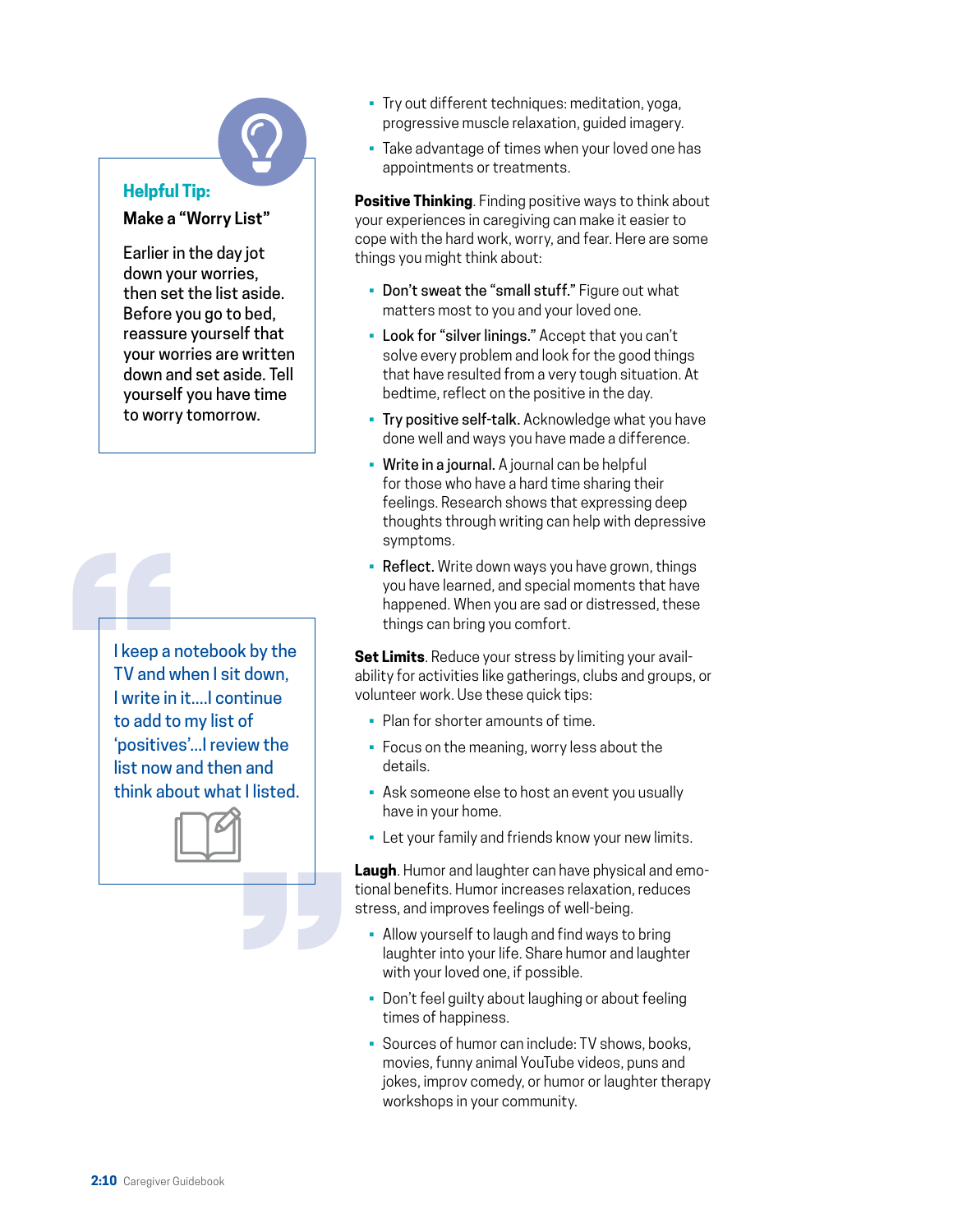### **Practice Healthy Lifestyle Habits**

Caregivers often find it difficult to carry out their own preventive health activities and get routine check-ups. Plan ahead. *Make this a priority, to help both yourself and your loved one.*

**Exercise and Stay Active**. Physical activity is one of the best ways to reduce stress and improve sleep, depression, and anxiety. Fitness centers offer not just exercise, but also a needed break and a chance to socialize. But you don't always have to go to a gym to stay active:

- Take a walk while waiting at appointments.
- Work around the house or in the garden/yard.
- Work up to exercising 30 minutes, 3 times per week.

**Keep Your Heart Strong**. Do what you can to keep a healthy heart: get regular blood pressure and cholesterol screenings, take prescribed medications, eat a healthy diet and control your weight, exercise regularly, manage your stress levels, and quit smoking.

**Be Good to Your Back**. Sometimes caregiving can be very physical, involving personal care, lifting, moving, and performing physical tasks around the home. Here are some tips to prevent back injuries:

- Learn the best way to do tasks like helping your loved one get up and around.
- Talk to your HCP about back problems and ask for a referral to a Physical Therapist.
- Take a class on caring for your back. Often these types of classes are covered with insurance.

**Eat a Healthy Diet**. Eat a nutritious diet rich in fruits, vegetables, and whole grains. Avoid saturated fats and added sugars to reduce the risks of many chronic conditions, including heart disease and diabetes.

If cooking is becoming difficult, you and your loved one may qualify for home-delivered meal services such as Meals on Wheels.

**Manage Your Sleep**. Sleep loss can lead to physical and emotional health issues, but there are many strategies to help you get a better night's sleep.

- Keep a sleep diary
- Develop good sleep hygiene and pre-bedtime routines, including relaxation techniques
- Get regular physical activity during the day

#### **Learn More**

Go to "**Maintaining a Healthy Lifestyle as a Caregiver**" (on page 2:2) for in-depth strategies on exercise and physical activity, nutrition and meal preparation, sleep, and self-care as a caregiver.

 $\ddot{\textbf{i}}$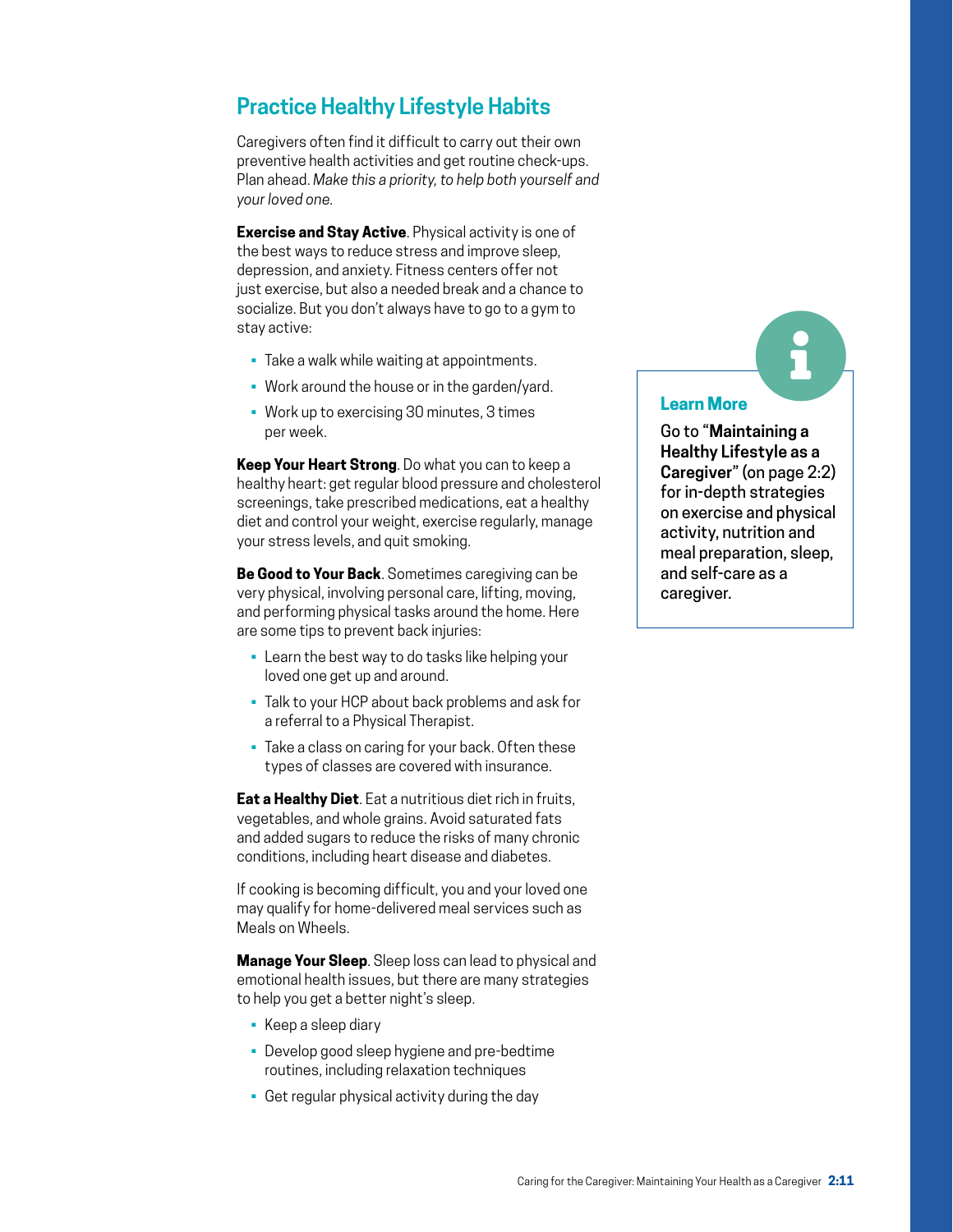

## How to Talk with Others About Managing Your Health as a Caregiver

Your family and friends can help in many ways by being there to talk to, relieving you of some of your tasks and responsibilities, and providing you time for respite. Here are some ways they might help:

- Make healthy meals for you to be frozen and saved.
- Get some exercise or go for a walk with you.
- Help arrange a family meeting.
- Join a support group with you.

Talk with your HCP about your health concerns as a caregiver:

- Ask about diet and nutrition and exercise programs.
- Ask for information about support groups, counselors, nutritionists, and social workers.
- Identify health problems and report them early.
- Ask about preventative services (exams, screenings, vaccinations).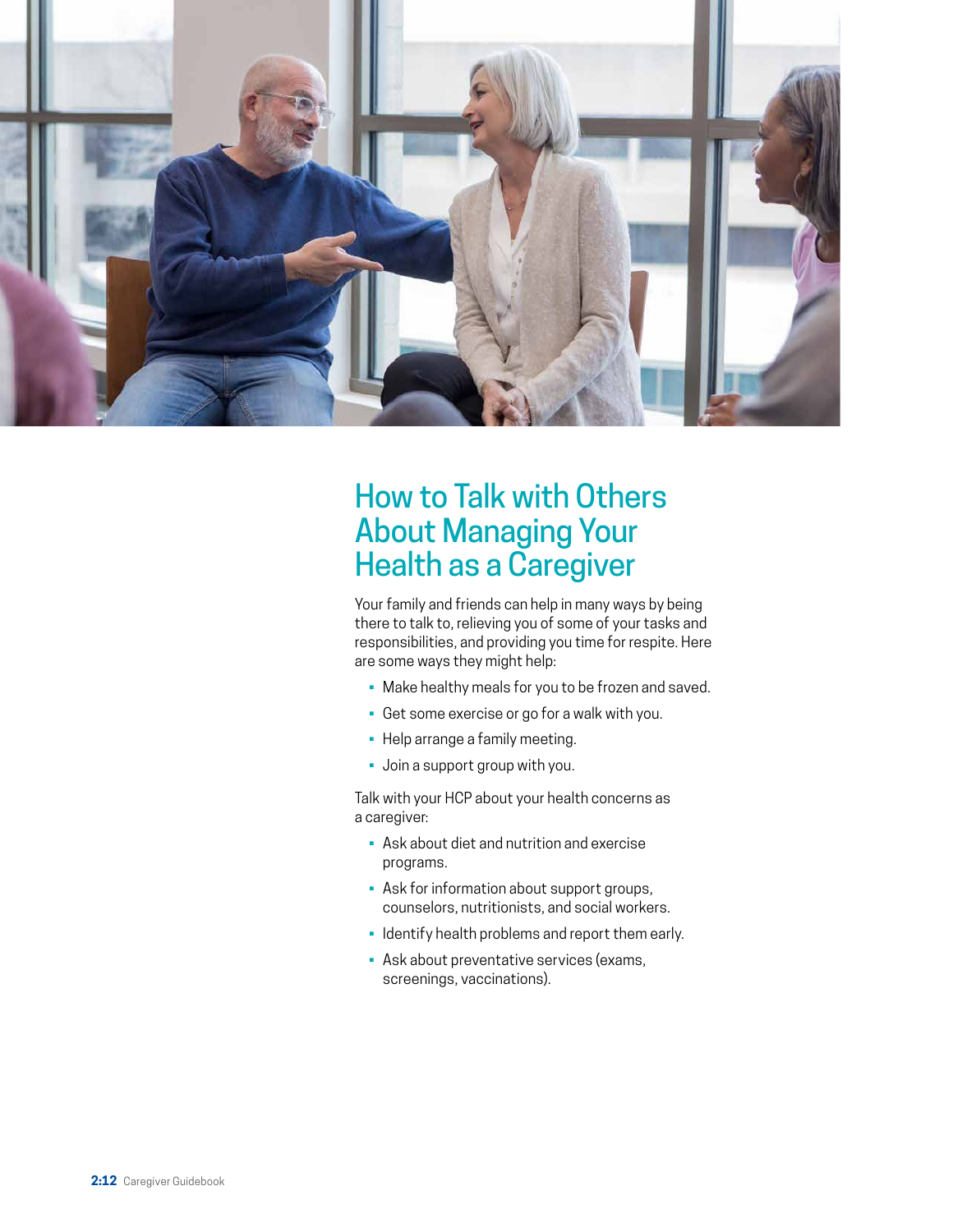## QUICK REFERENCE

Below is a recap of the general strategies that can help you maintain your emotional and physical health. Check those that resonate the most with you. You can use this page as a quick reference.

- Check in with yourself. Evaluate how you feel, ask yourself questions to get prepared. (Page 2:7)
- Get help from others. Reach out to those around you and talk with those you can trust, including friends and family, support groups, or spiritual leaders. (Page 2:8)
- Schedule respite care and take time for yourself. (Page 2:9)
- Get help from your HCP for anxiety and depression. (Page 2:9)
- Manage your emotions through relaxation techniques, positive thinking, laughter, and setting limits. (Page 2:10)
- Practice healthy lifestyle habits: exercise and physical activity, diet and nutrition, sleep hygiene, and medical care. (Page 2:11)